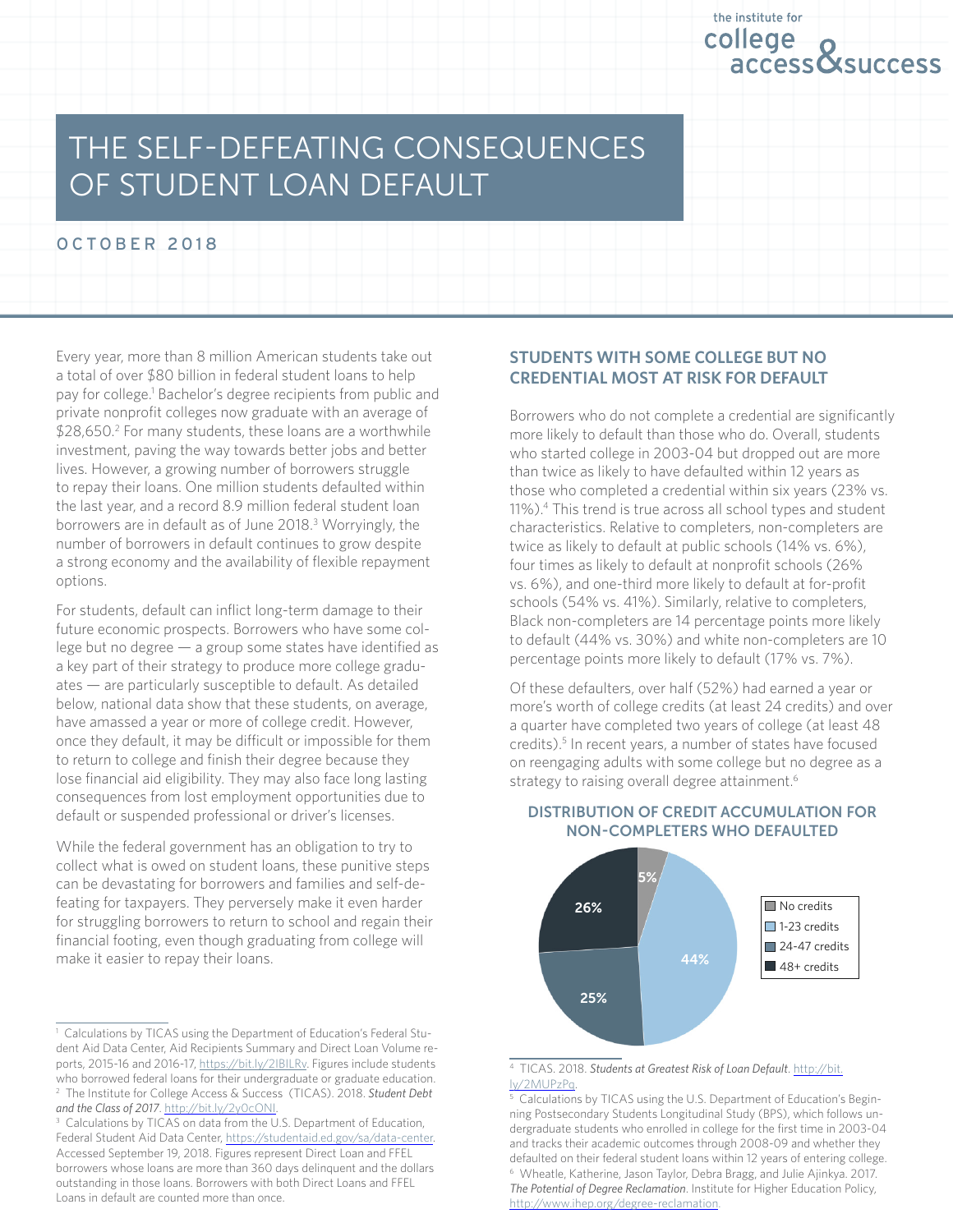Moreover, because these students are disproportionately likely to belong to vulnerable groups, the consequences of student loan default are likely to exacerbate educational disparities. Among students who started college in 2003-04, did not complete a credential by 2009, and had defaulted on a student loan:<sup>7</sup>

- 23 percent were single parents, compared to 11 percent of all beginning students.
- 35 percent were black, compared to 16 percent of all beginning students.
- 46 percent had ever attended for-profit colleges, compared to 17 percent of all beginning students.
- 49 percent were first-generation, compared to 35 percent of all beginning students.
- 68 percent had incomes below 200 percent of the federal poverty line, compared to 41 percent of all beginning students.

### **Default Creates Barriers to Returning to School or Securing Employment**

Borrowers who enter default on federal student loans face an array of stark and immediate consequences, as detailed in the table to the right and summarized below. The entire loan balance becomes immediately due, and students may face a range of collection fees. The Department of Education has access to collection tools that include wage garnishment and offsetting tax refunds and other federal benefits, including social security. As a result, it estimates very high recovery rates for loans that enter default, even after accounting for collection costs and the time value of money.8

In addition, federal law imposes a range of punitive consequences that are unrelated to collecting what's due. Students with a defaulted loan may find it difficult to complete their education. Federal student aid is a central pillar of our college financing system. However, students with a defaulted loan lose eligibility for additional federal student aid and may have their academic transcript withheld.<sup>9</sup>

Defaulters may also find it difficult to find work on several fronts. Poor credit may disqualify defaulters from jobs. Additionally, 18 states suspend occupational, driver's, or other licenses upon default.<sup>10</sup> Those who have defaulted may also be less likely to obtain or maintain security clearances,

which are needed for a variety of jobs.<sup>11</sup>

With far-reaching impacts imperiling the ability to complete credentials, secure employment and housing, legally drive, and more, a defaulted loan can push individuals further into poverty and limit their ability to study or work their way out. These punitive measures are unnecessary, given the effectiveness of the other debt collection tools at the Department's disposal, and may even be self-defeating as they may worsen students' ability to repay their loans.

#### **Consequences of Default**

| <b>ACCELERATION</b>                                           | Upon default, borrowers immediately owe<br>the entire unpaid balance of their loan<br>including any accumulated interest.  |
|---------------------------------------------------------------|----------------------------------------------------------------------------------------------------------------------------|
| <b>ACCESS TO</b><br><b>STUDENT LOAN</b><br><b>BENEFITS</b>    | Defaulters may not receive deferment or<br>forbearance, choose a repayment plan, or<br>access other student loan benefits. |
| <b>COLLECTION FEES</b>                                        | Defaulters may be charged collection fees<br>by their loan holders.                                                        |
| <b>TREASURY OFFSET</b>                                        | Tax refunds and federal benefit payments<br>may be withheld and applied toward<br>repayment of defaulted loans.            |
| <b>WAGE</b><br><b>GARNISHMENT</b>                             | Employers may be required to withhold a<br>portion of pay to send to loan holders to<br>repay defaulted loans.             |
| <b>CREDIT SCORE</b>                                           | Defaults are reported to credit bureaus,<br>damaging credit ratings.                                                       |
| <b>ABILITY TO</b><br><b>PURCHASE OR</b><br><b>SELL ASSETS</b> | Defaulters may not be able to buy or sell<br>assets such as real estate                                                    |
| <b>LEGAL</b><br><b>PROCEEDINGS</b><br><b>AND FEES</b>         | Defaulters may be taken to court by loan<br>holders and charged court costs and<br>attorney's fees.                        |
| <b>FEDERAL STUDENT</b><br><b>AID ELIGIBILITY</b>              | Defaulters may not receive additional<br>federal student aid.                                                              |
| <b>ACADEMIC</b><br><b>TRANSCRIPT</b><br><b>WITHHOLDING</b>    | Schools may withhold academic<br>transcripts of those in default.                                                          |
| <b>LICENSE</b><br><b>SUSPENSION</b>                           | 18 states suspend occupational, driver's,<br>or other licenses upon default.                                               |

### **Exiting Default Can Be Costly and Confusing**

There are a number of ways for students to resolve their defaulted student loans and earn restored eligibility for federal student aid. To exit default, borrowers have three choices: full repayment, where they pay off their loan balance entirely; loan rehabilitation, where they make nine consecutive ontime monthly payments, as set by their debt collector based on their financial circumstances; and loan consolidation, where they refinance their defaulted debt with a new Direct Consolidation Loan.

<sup>&</sup>lt;sup>7</sup> Calculations by TICAS using the U.S. Department of Education's Beginning Postsecondary Students Longitudinal Study (BPS), which follows undergraduate students who enrolled in college for the first time in 2003-04 and tracks their academic outcomes through 2008-09 and whether they defaulted on their federal student loans within 12 years of entering college. 8 For example, see Department of Education. "Student Loans Overview", p. Q34: FY 2019 Cohort Lifetime Dollar Default and Recovery Rates. [http://bit.](http://bit.ly/2NQ27bq) [ly/2NQ27bq.](http://bit.ly/2NQ27bq)

<sup>&</sup>lt;sup>9</sup> Federal Student Aid (FSA). 2018. "Getting Out of Default." [http://bit.](http://bit.ly/2xL0uBG) [ly/2xL0uBG.](http://bit.ly/2xL0uBG) 10 Dieterle, C. Jarret, Shoshana Weissmann, and Garett Watson. 2018. *How* 

*States Use Occupational Licensing to Punish Student Loan Defaults*. R Street, <http://bit.ly/2xK5TsS>.

<sup>11</sup> Stratford, Michael. August 9, 2018. "Veterans groups concerned with DeVos 'borrower defense' plan." *Politico*, <https://politi.co/2DDmjbM>.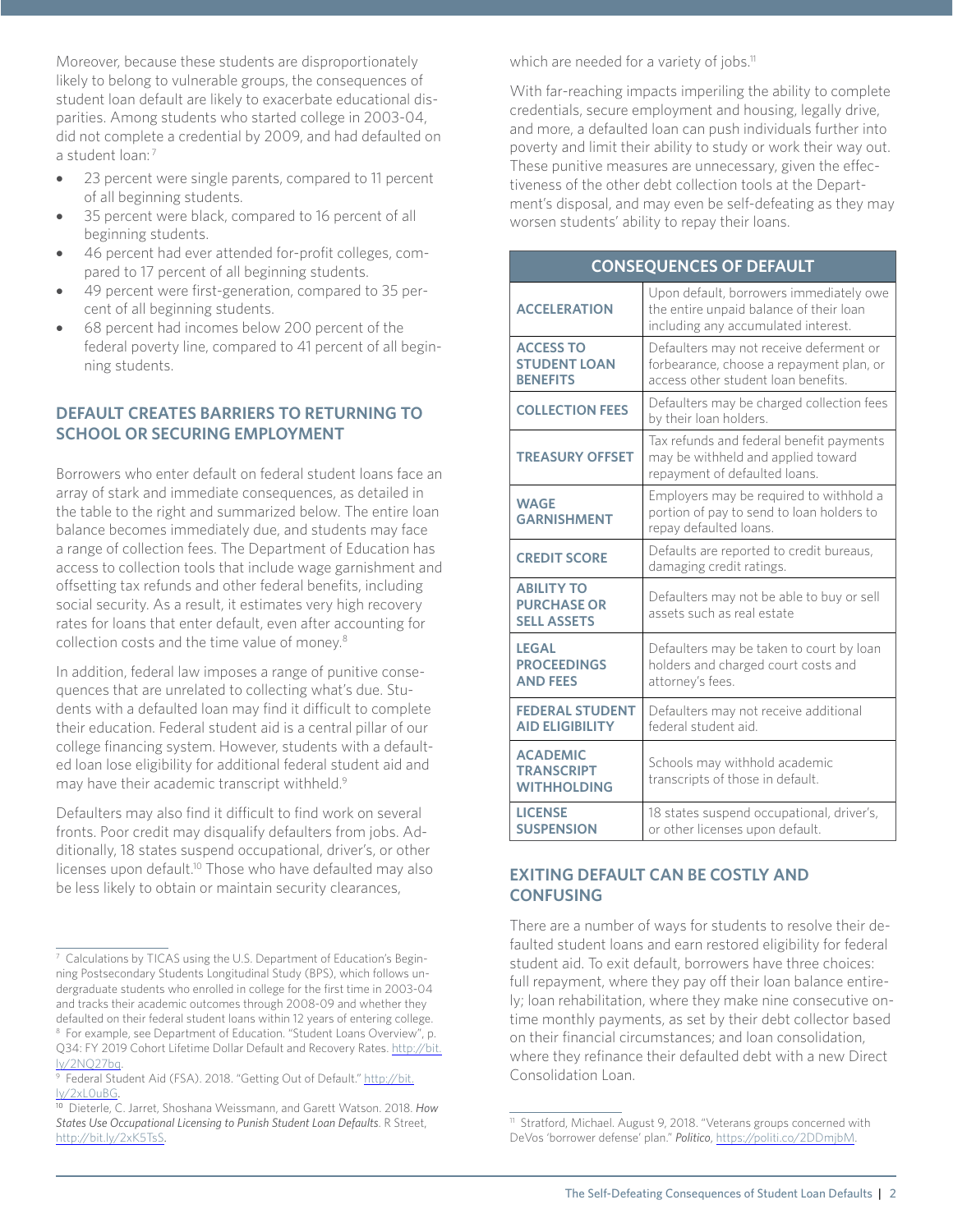Recent research documents that many defaulters use one of these options to exit default, with as many as 70 percent of defaulters exiting default within five years.<sup>12</sup> However, there are no data on what burden doing so may have imposed on the livelihoods of borrowers as they worked to exit default, nor on how it affected their educational and employment opportunities; effects which can linger and compound, creating long-term costs. The fees alone for exiting default can range from nominal to substantial.13

Additionally, some of these students reenter default. About one in 10 Direct Loan borrowers who enter default do so on loans that had previously defaulted (i.e., are defaulting for at least the second time).<sup>14</sup> Looking at borrowers who rehabilitated their defaulted loans, the CFPB recently found that nearly one in three borrowers ended up defaulting for a second time within 24 months, and over 40 percent of borrowers redefaulted within three years.15 Moreover, many borrowers who did not complete their credentials remained in default. Among the students we examined, — students who started college in 2003-04, did not complete a credential by 2009, and had defaulted on a student loan — 41 percent of them still have their loans in default in 2016.16





Students who exit default can regain financial aid eligibility, but the standards are complicated and confusing. Borrowers who rehabilitate their loans can regain eligibility after six on-time payments. Borrowers who consolidate their loans regain eligibility immediately if they either agree to participate in income-driven repayment or make three on-time

payments. Finally, borrowers who repay their full outstanding balance regain eligibility immediately, but they may pay the most in collection fees.<sup>17</sup> These practices are unfair, illogical, and unnecessarily complex.

## **Strategies to Better Prevent and More Productively Cure Default**

If we want to increase educational attainment and facilitate employment, it is imperative that student loan policies not make it harder than it needs to be for struggling borrowers to get back on their feet. The following are some key ways that state and federal policymakers can help students repay their loans while improving educational outcomes.

- **Examine and Eliminate Punitive Practices That Make** *It Harder to Exit Default*. Congress should make changes that enable students to re-enroll in school and more quickly access federal aid that they would otherwise be eligible for, even as they work toward exiting default. Having the opportunity to pursue further schooling and complete credentials sooner would likely put those borrowers in better position to be able to repay their loans. Additionally, Congress, along with the Department of Education, Consumer Financial Protection Bureau (CFPB), and other relevant federal agencies, should explore potential improvements to the transition between default and repayment. For example, the CFPB has identified major problems with the transition between rehabilitation of defaulted loans and successful repayment under income-driven plans.<sup>18</sup> Finally, Congress should disallow state suspension of occupational, driver's or other licenses due to student loan default. Such consequences are unnecessarily punitive, are counterproductive to goals of bringing defaulted loans into good standing, delaying or preventing default exit, and should not be practiced.
- **Protect Students Against Low-Value Programs**. The gainful employment rule is a critical safeguard that prevents hundreds of thousands of students from taking on debts they are unlikely to be able to repay. It has already proven its effectiveness, as colleges and trade schools have strengthened the value of the programs they offer students and closed the programs they could not improve. It will save taxpayers \$5 billion over 10 years by eliminating subsidies to low-value programs. The Department of Education should immediately implement the rule, not attempt to repeal it.19

<sup>12</sup> Delisle, Jason, Preston Cooper, and Cody Christensen. 2018. *Federal Student Loan Defaults: What Happens After Borrowers Default and Why*.

American Enterprise Institute, [http://bit.ly/2N5duqF](http://www.aei.org/wp-content/uploads/2018/08/Federal-Student-Loan-Defaults.pdf). 13 Delisle, Jason, Preston Cooper, and Cody Christensen. 2018. *Federal Student Loan Defaults: What Happens After Borrowers Default and Why*. American Enterprise Institute, [http://bit.ly/2N5duqF](http://www.aei.org/wp-content/uploads/2018/08/Federal-Student-Loan-Defaults.pdf).<br><sup>14</sup> Calculations by TICAS using the Department of Education's Federal

Student Aid Data Center, New Direct Loan Defaults, https://bit.ly/2Rs7lbK. Figures include borrowers who defaulted on their federal Direct Loans in the quarters between October 1, 2014 and September 30, 2017.

<sup>15</sup> Consumer Financial Protection Bureau. 2017. *Update from the CFPB Student Loan Ombudsman: Transitioning from default to an income-driven repayment plan*. https://bit.ly/2pznjE3.

<sup>&</sup>lt;sup>16</sup> Calculations by TICAS using the U.S. Department of Education's Beginning Postsecondary Students Longitudinal Study (BPS), which follows undergraduate students who enrolled in college for the first time in 2003-04 and tracks their academic outcomes through 2008-09 and whether they defaulted on their federal student loans within 12 years of entering college.

<sup>17</sup> See: 2018-19 Federal Student Aid Handbook Volume 1: Student Eligibility, Chapter 3, NSLDS Financial Aid History at [https://ifap.ed.gov/fsahandbook/](https://ifap.ed.gov/fsahandbook/attachments/1819FSAHbkVol1Ch3.pdf) [attachments/1819FSAHbkVol1Ch3.pdf](https://ifap.ed.gov/fsahandbook/attachments/1819FSAHbkVol1Ch3.pdf).

<sup>18</sup> Consumer Financial Protection Bureau. 2017. *Update from the CFPB Student Loan Ombudsman: Transitioning from default to an income-driven repayment plan*. https://bit.ly/2pznjE3.

<sup>&</sup>lt;sup>19</sup> TICAS. 2018. "TICAS Detailed Comments on the Gainful Employment Rule."<http://bit.ly/2NKpGCx>.